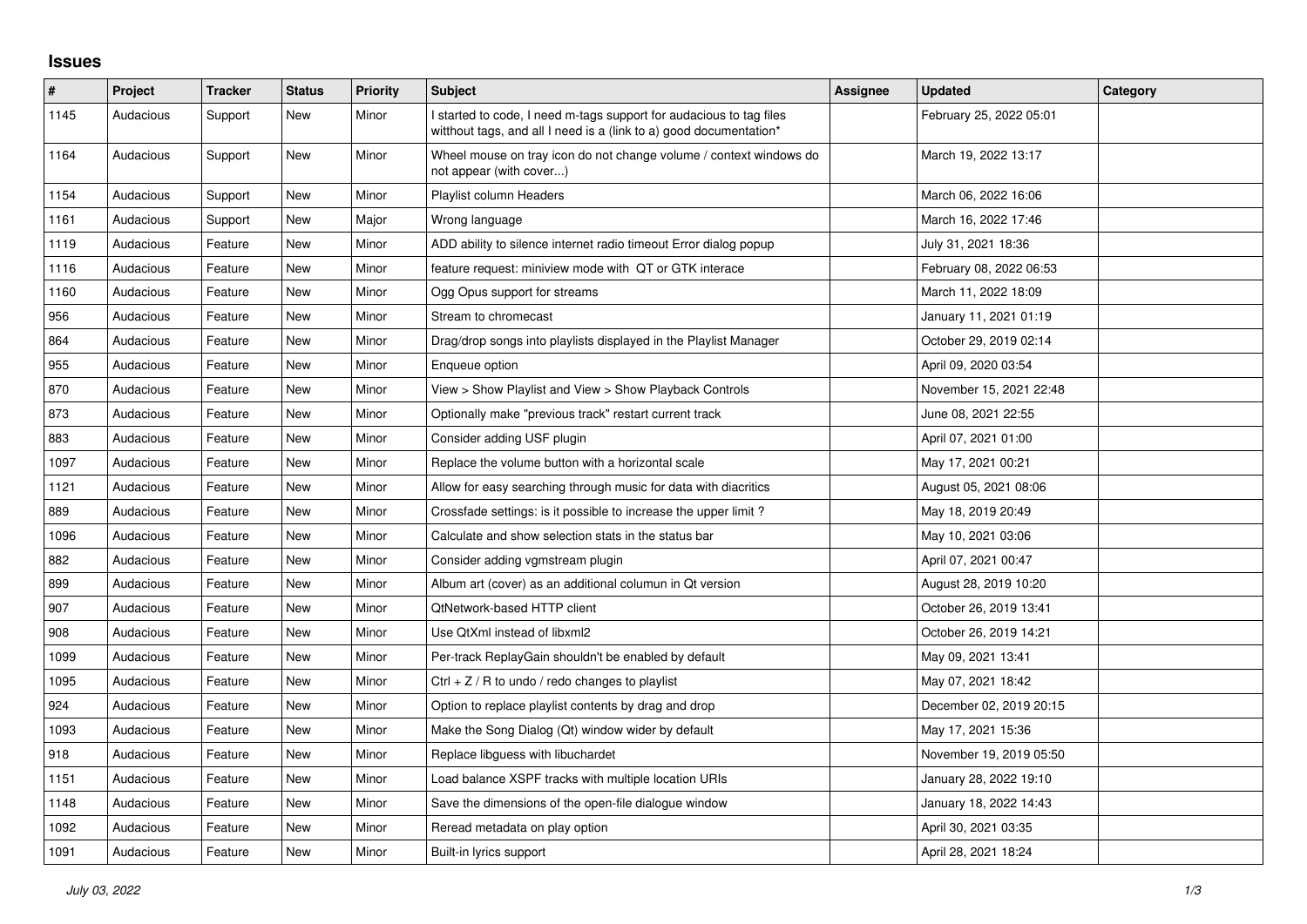| $\vert$ # | Project   | <b>Tracker</b> | <b>Status</b> | <b>Priority</b> | <b>Subject</b>                                                                                      | <b>Assignee</b> | <b>Updated</b>                      | Category            |
|-----------|-----------|----------------|---------------|-----------------|-----------------------------------------------------------------------------------------------------|-----------------|-------------------------------------|---------------------|
| 1071      | Audacious | Feature        | New           | Minor           | Linkage could be improved for packagers.                                                            |                 | March 31, 2021 00:32                |                     |
| 987       | Audacious | Feature        | New           | Minor           | Closing of Search Library tool by same method as opening it                                         |                 | May 13, 2020 00:15                  |                     |
| 995       | Audacious | Feature        | New           | Minor           | Add star rating to songs                                                                            |                 | June 16, 2020 09:56                 |                     |
| 1048      | Audacious | Feature        | New           | Minor           | PipeWire support                                                                                    |                 | May 04, 2022 19:36                  |                     |
| 996       | Audacious | Feature        | New           | Minor           | Refine playlists when searching (search all playlists)                                              |                 | June 16, 2020 09:58                 |                     |
| 1067      | Audacious | Feature        | New           | Minor           | Equalizer adjustments are coarse.                                                                   |                 | February 11, 2021 10:09             |                     |
| 1047      | Audacious | Feature        | New           | Minor           | Stop playing after any chosen track                                                                 |                 | December 29, 2020 01:23             |                     |
| 998       | Audacious | Feature        | New           | Trivial         | aacgain in aac / r128 in opus                                                                       |                 | June 01, 2021 10:44                 |                     |
| 51        | Audacious | Feature        | New           | Minor           | Option to inhibit suspend                                                                           |                 | February 13, 2021 09:23             |                     |
| 1057      | Audacious | Feature        | New           | Minor           | Matroska (mka) chapter support                                                                      |                 | August 27, 2021 22:54               |                     |
| 1058      | Audacious | Feature        | New           | Minor           | Allow changing the language/locale in settings                                                      |                 | January 30, 2021 18:11              |                     |
| 1130      | Audacious | Feature        | New           | Minor           | folders for tabs in the playlist head (an enhancement suggestion, not a<br>bug)                     |                 | October 24, 2021 19:04              |                     |
| 1131      | Audacious | Feature        | New           | Minor           | Selection of songs via selection field/bar (as in Clementine)                                       |                 | October 31, 2021 12:41              |                     |
| 1011      | Audacious | Feature        | New           | Minor           | Visible separator of folders in the playlist                                                        |                 | July 18, 2020 16:10                 |                     |
| 1013      | Audacious | Feature        | New           | Minor           | Request re Album Art using music file metatag                                                       |                 | August 03, 2020 22:48               |                     |
| 1134      | Audacious | Feature        | New           | Minor           | Web interface remote control                                                                        |                 | November 04, 2021 06:57             |                     |
| 1066      | Audacious | Feature        | New           | Minor           | Allow Equalizer window to be resized.                                                               |                 | February 11, 2021 10:05             |                     |
| 500       | Audacious | Feature        | New           | Minor           | fullscreen album art                                                                                |                 | April 08, 2020 19:17                |                     |
| 1170      | Audacious | Feature        | New           | Minor           | Playback mode button                                                                                |                 | April 22, 2022 16:01                |                     |
| 973       | Audacious | Bug            | New           | Minor           | "snd_pcm_recover failed" alsa error and "String leaked" warnings                                    |                 | August 28, 2021 08:52               |                     |
| 784       | Audacious | <b>Bug</b>     | New           | Minor           | Audio jumps at the start of some tracks when playing CUE+TTA files                                  |                 | April 10, 2018 02:46                |                     |
| 196       | Audacious | <b>Bug</b>     | New           | Minor           | Wrong channel map when doing surround playback                                                      |                 | April 13, 2021 03:48                |                     |
| 760       | Audacious | <b>Bug</b>     | New           | Major           | Credits for some pre-Transifex translators are missing                                              |                 | December 13, 2017 14:19             |                     |
| 1101      | Audacious | Feature        | New           | Major           | Please add media shortcut keys for Windows 10                                                       |                 | December 03, 2021 16:31             | win32               |
| 859       | Audacious | <b>Bug</b>     | New           | Minor           | wsz skins cannot be used on Windows                                                                 |                 | January 01, 2020 02:48              | win32               |
| 969       | Audacious | Feature        | New           | Minor           | streamtuner plugin: Please add column-sortability, or at least sort<br>alphabetically by 1st column |                 | June 16, 2020 09:54                 | plugins/streamtuner |
| 975       | Audacious | Bug            | New           | Minor           | Segfault/leak on exit with streamtuner enabled                                                      |                 | Ariadne Conill   May 01, 2020 00:17 | plugins/streamtuner |
| 1088      | Audacious | Feature        | New           | Minor           | plugin: status icon: ADD option to select tray mouse Middle Click action                            |                 | April 11, 2021 12:05                | plugins/statusicon  |
| 943       | Audacious | Feature        | New           | Minor           | Being able to add several folders to the library, and arrange that<br>Audacious recognizes symlinks |                 | March 23, 2020 15:41                | plugins/search tool |
| 429       | Audacious | Feature        | New           | Minor           | Please enable scrobbling to libre.fm in Scrobbler 2.0                                               |                 | September 02, 2019 10:35            | plugins/scrobbler2  |
| 1106      | Audacious | Bug            | New           | Minor           | Could not communicate with last.fm: Error in the HTTP2 framing layer.                               |                 | June 15, 2021 21:30                 | plugins/scrobbler2  |